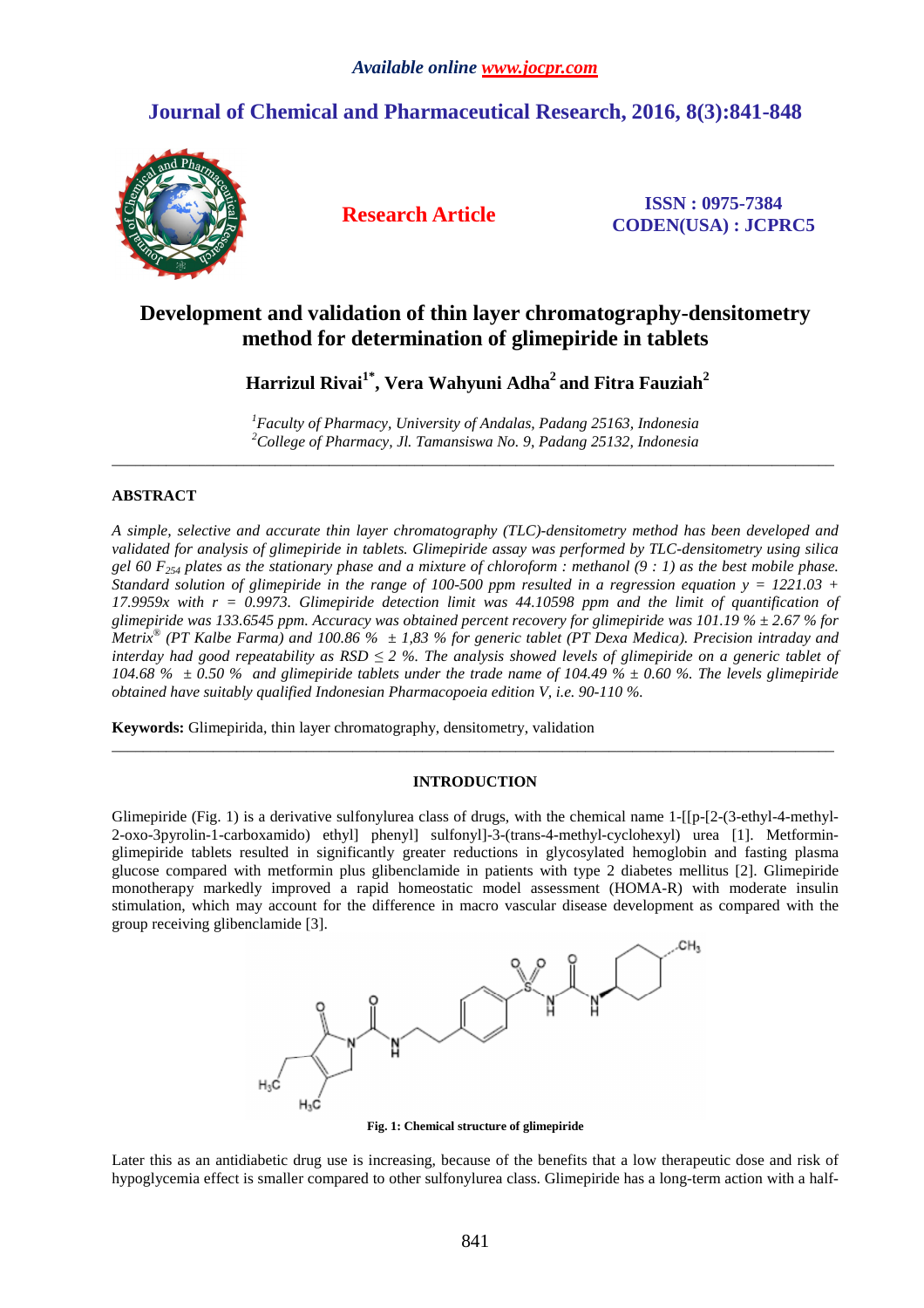life of 5 hours, allowing once-daily dosing. Therefore patient compliance using this medicine will be increased so that the use of this drug is very profitable. This drug becomes the first choice in patients with type II diabetes mellitus [4].

\_\_\_\_\_\_\_\_\_\_\_\_\_\_\_\_\_\_\_\_\_\_\_\_\_\_\_\_\_\_\_\_\_\_\_\_\_\_\_\_\_\_\_\_\_\_\_\_\_\_\_\_\_\_\_\_\_\_\_\_\_\_\_\_\_\_\_\_\_\_\_\_\_\_\_\_\_\_

The assay of glimepiride in tablets is usually carried out by high performance liquid chromatography as Indonesian Pharmacopoeia [1]. Literature survey revealed that several methods were used to analysis of glimepiride in tablets. These methods either in single or multiple components include ultraviolet-visible spectrophotometer [5, 6, 7, 8, 9, 10, and 11], derivative ultraviolet spectrophotometer [12, 13], thin layer chromatographic–densitometry assay [14], and high performance liquid chromatography [15, 16].

The aim of this study is performing very simple method of TLC-densitometry in terms of mobile phase and program to analysis glimepiride in tablet, and validation of method in according to ICH guideline [17].

### **EXPERIMENTAL SECTION**

#### **Materials, chemicals and equipment**

The materials used in this study were the glimepiride raw material obtained from PT Tatarasa Primatama. Generic tablet (PT Dexa Medica, No. Batch 4406377) containing 4 mg glimepiride and glimepiride tablets under the trade name Metrix® (PT Kalbe Farma, No. Batch BN 524020) containing 4 mg glimepiride were procured from local market. Methanol, chloroform, acetone and potassium hydroxide were procured from Merck Indonesia. The tools used in this research were the UV lamp 254 and 366 nm (Camag), TLC Scanner 4 with software Wincat (Camag), Capillary pipette 5 µL size (Camag), Twin Chamber size 20 x 20 cm (Camag), silica gel plate 60 F<sub>254</sub> 250 µm (Merck) size 20 x 20 cm, sonicator, vacuum desiccators, digital analytical balance (ABJ 220-4M type), and a filter paper (Whatmann No. 41).

#### **Preparation of standard solution**

A total of 100 mg of glimepiride was weighed carefully and put in a 100 mL volumetric flask, then dissolved in methanol while stirring and added methanol to the mark. The glimepiride solution contains 1 mg/mL or 1,000 ppm.

#### **Method Development**

Glimepiride solution was prepared using chloroform as solvent. The TLC plates were pre washed with methanol and activated by keeping at 115 °C for about 30 minutes. Solutions of 5.0 µL were applied on the TLC plates as using Camag Nanomat 4. Application positions were at least 10 mm from the sides and 10 mm from the bottom of the plates. Mobile phase components were mixed prior to use and the development chamber was left to saturate with mobile phase vapor for 15 minutes before each run. Mobile phase components were listed in Table 1.

| Component of mobile phase                               | Ratio | Rf   |
|---------------------------------------------------------|-------|------|
| Chloroform : Methanol, plate was sprayed with KOH 0.1 N | 9:1   | 0.28 |
| Chloroform: Methanol                                    | 9:1   | 0.60 |
| Chloroform: Methanol                                    | 8:2   | 0.86 |
| Chloroform: Methanol                                    | 7:3   | 0.94 |
| Acetone                                                 | 10    | 0.78 |
| Methanol                                                | 10    |      |

**Table 1: Component of mobile phase used in TLC of glimepiride analysis** 

Development of the plates was carried out by the ascending technique to a migration distance of 8 cm. The plates were dried by hair dryer. Densitometry scanning was done in absorbance mode at 320 nm using a deuterium lamp. The slit dimensions were set at 6 x 0.30 mm, the scanning speed at 20 mm/s and data resolution at 100 m/step. Single wavelength detection was performed because we are dealing with main component analysis and not impurities determinations where scanning at the individual  $\lambda$  values would be preferred. These conditions were transferred to the TLC system and the results were evaluated with the aim of achieving an optimum separation between spots ( $\text{Rs} > 2$ ) and a migration of spots with Rf values between 0.2 and 0.8 in order to ensure separation reproducibility [18, 19].

#### **Sample Preparation**

The samples used were trademarks Matrix® tablets and generic glimepiride that each of them contain glimepiride 4 mg. Twenty tablets were weighed and then crushed and weighed an amount equivalent to 1 tablet, put in a 10 mL flask, then dissolved with methanol. The solution was vibrated by the sonicator for 15 minutes at a temperature of 30 °C, added volume to the mark, in order to obtain a solution of 400 ppm glimepiride.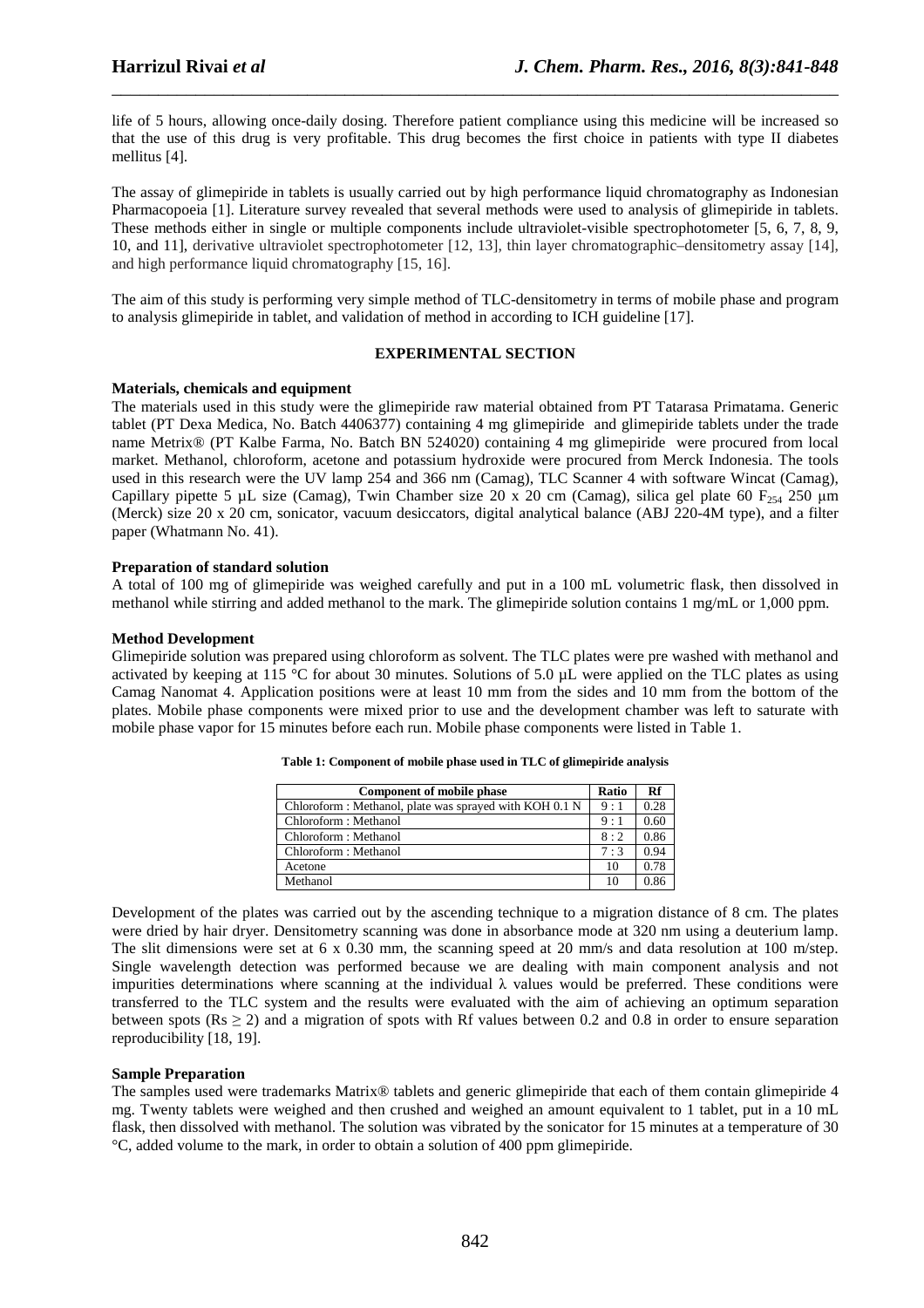### **Qualitative analysis of sample solution**

TLC plate 10 x 4 cm was prepared and created a line of mark 1 cm from the bottom edge and 1 cm from the top. Standard solution, the generic samples and Metrix® each with a concentration of 400 ppm were spotted by 2 µL with 3 spots on the start line with a distance spotting each 1 cm. The plate was inserted into the chamber that had been saturated with mobile phase. Chamber was closed and left so that the mobile phase moves until it reaches the top line. Chamber was opened, the TLC plate was taken and dried by the wind. Then the value of Rf was determined by using UV lamp at 254 nm.

\_\_\_\_\_\_\_\_\_\_\_\_\_\_\_\_\_\_\_\_\_\_\_\_\_\_\_\_\_\_\_\_\_\_\_\_\_\_\_\_\_\_\_\_\_\_\_\_\_\_\_\_\_\_\_\_\_\_\_\_\_\_\_\_\_\_\_\_\_\_\_\_\_\_\_\_\_\_

## **Quantitative analysis of sample solution**

Test solution with a concentration of 400 ppm of each sample was spotted as many as three spots with a volume of 5 µL at the start line with a spot distance of 1 cm from each other. The plates were put in a chamber that has been saturated with mobile phase. The chamber was closed and left so that the mobile phase moves until it reaches the top line. The chamber was opened; the TLC plate was taken and dried. Spotting was observed under 254 nm UV lamps. Then spotting was scanned with tools Camag TLC Scanner 4 with a wavelength of 228 nm in order to get the data area under curve of the test compound. The area was included in the regression equation, and then obtained compound content.

#### **Method Validation**

#### **Linearity**

The glimepiride standard solution was pipette sequentially respectively 1, 2, 3, 4, and 5 mL in 10 mL volumetric flask and added methanol to mark boundaries in order to obtain a concentration of 100, 200, 300, 400, and 500 ppm. Glimepiride solutions were applied as much as 5  $\mu$ L on a TLC plate silica gel 60 F<sub>254</sub>, then eluted with an eluent to mark boundaries above and dried at room temperature. The plates were analyzed using a densitometer, so that would be obtained area under curve (AUC) for each concentration. Linearity was determined by processing the concentration data (x) and wide area (y) of the calibration curve obtained using the linear regression equation, in order to obtain the value of the correlation coefficient. The regression equation can be used if the correlation factor of  $0.99 \le r \le 1$ . The limits of detection and limits of quantization were calculated from a calibration curve statistically through linear line of the standard curve.

#### **Precision**

Testing was done by testing the repeatability as a variation in a day. The levels used in testing precision were 200, 400, and 500 ppm spotted on silica gel 60  $F_{254}$  plates with a volume of 5  $\mu$ L and eluted with eluent and dried. Spotting the silica plate and then analyzed by a densitometer. AUC data obtained were then calculated the average value, standard deviation (SD) and the relative standard deviation (RSD). The precision was tested with intra-day precision for one day in the morning, noon and afternoon, while the precision inter-day was checked by repeating the research for three consecutive days. Glimepiride concentration in the sample was calculated by regression equation obtained from the calibration curve.

# **Accuracy**

Recovery studies were performed to check the accuracy of this method. This sample contained 400 ppm glimepiride. Recovery experiments were performed by adding three different amounts of glimepiride, i.e. 80, 100 and 120 %. These levels were expected to represent the lowest and highest levels of standard curve used. Samples were spotted on a silica gel 60  $F_{254}$  plates each 3 times application with application volume 5 µL and eluted with the eluent. Spotting the silica plate was then analyzed by densitometry and the data will be obtained in the form of AUC values of samples that have been added to the standard.

#### **RESULTS AND DISCUSSION**

The experimental results showed the best mobile phase that can be used for analysis of glimepiride was chloroform : methanol (9 : 1), because once used as a mobile phase for 3 consecutive days Rf value obtained was stable and enter the range of 0.60 (Table 1). Qualitative analysis of samples showed that glimepiride contained in the two samples (Fig. 1).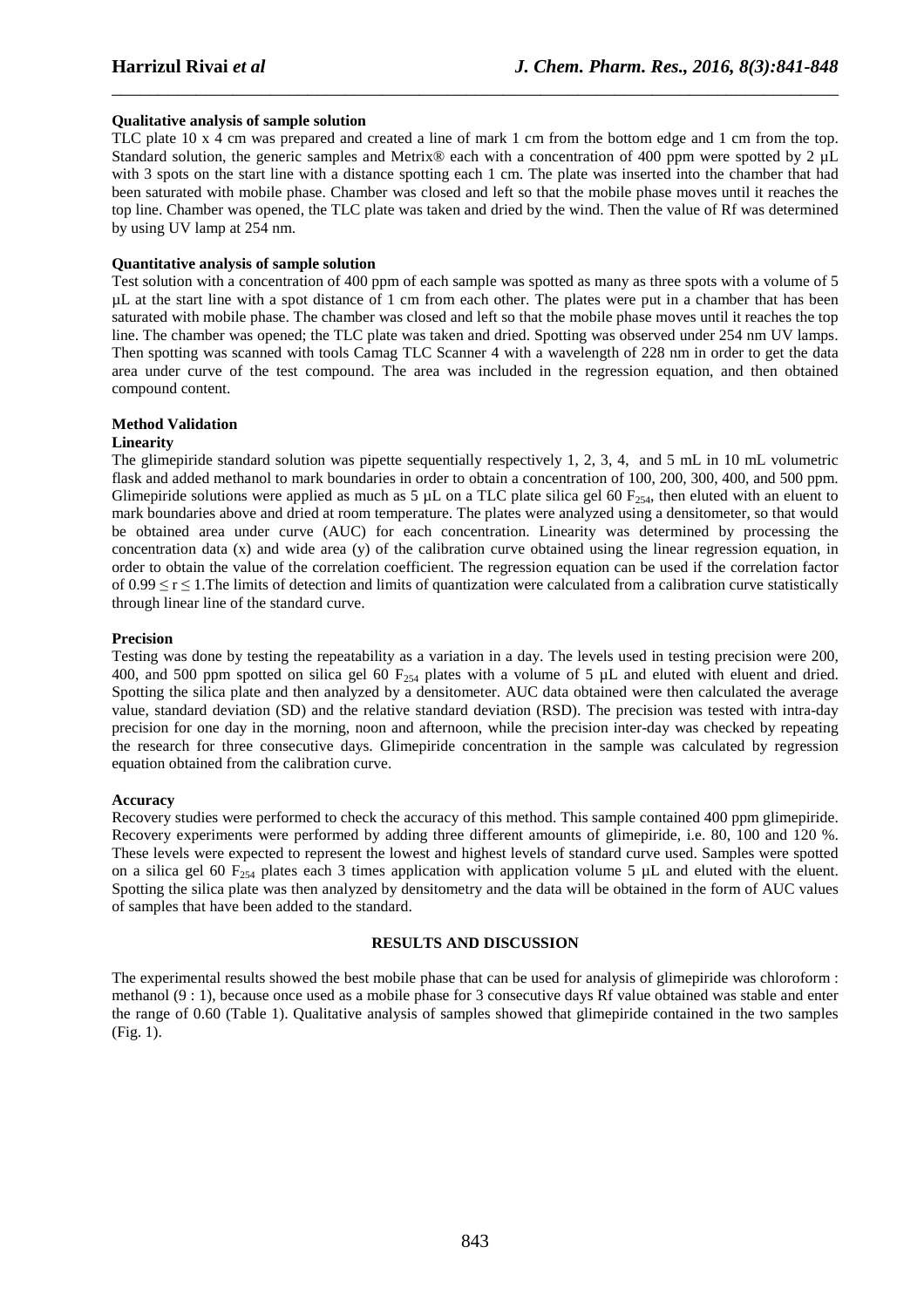

**Fig. 1: Thin layer chromatogram of glimepiride with the mobile phase (a) chloroform : methanol (9 : 1, plate was sprayed with KOH 0.1 N); (b) chloroform : methanol (9 : 1); (c) chloroform : methanol (8 : 2); (d) chloroform: methanol (7 : 3); (e) methanol (10); (f) acetone (10) seen under UV light at 254 nm. Left = Standard glimepiride; middle = Tablets generic glimepiride and right = glimepiride tablets under the trade name Metrix®** 

 **(d) (e) (f)** 

Validation of the method in this study, the correlation coefficient showed a linear (Fig. 2), because it meets the acceptance criteria that the correlation coefficient (r)  $\leq 1$  [17]. LOD and LOQ values can be determined from regression equations and standard deviation (Table 2). RSD value of precision obtained was about equal to 2 %, it can be said that this method has good repeatability value (Table 3 and Table 4).

| <b>Parameter</b>           | <b>Glimepiride</b>        |
|----------------------------|---------------------------|
| Linearity range            | $100 - 500$ ppm           |
| Correlation coefficient    | 0.997331                  |
| <b>Regression Equation</b> | $Y = 1221.03 + 19.9959 X$ |
| LOD                        | 44.10598 ppm              |
| LOO                        | 133.6545 ppm              |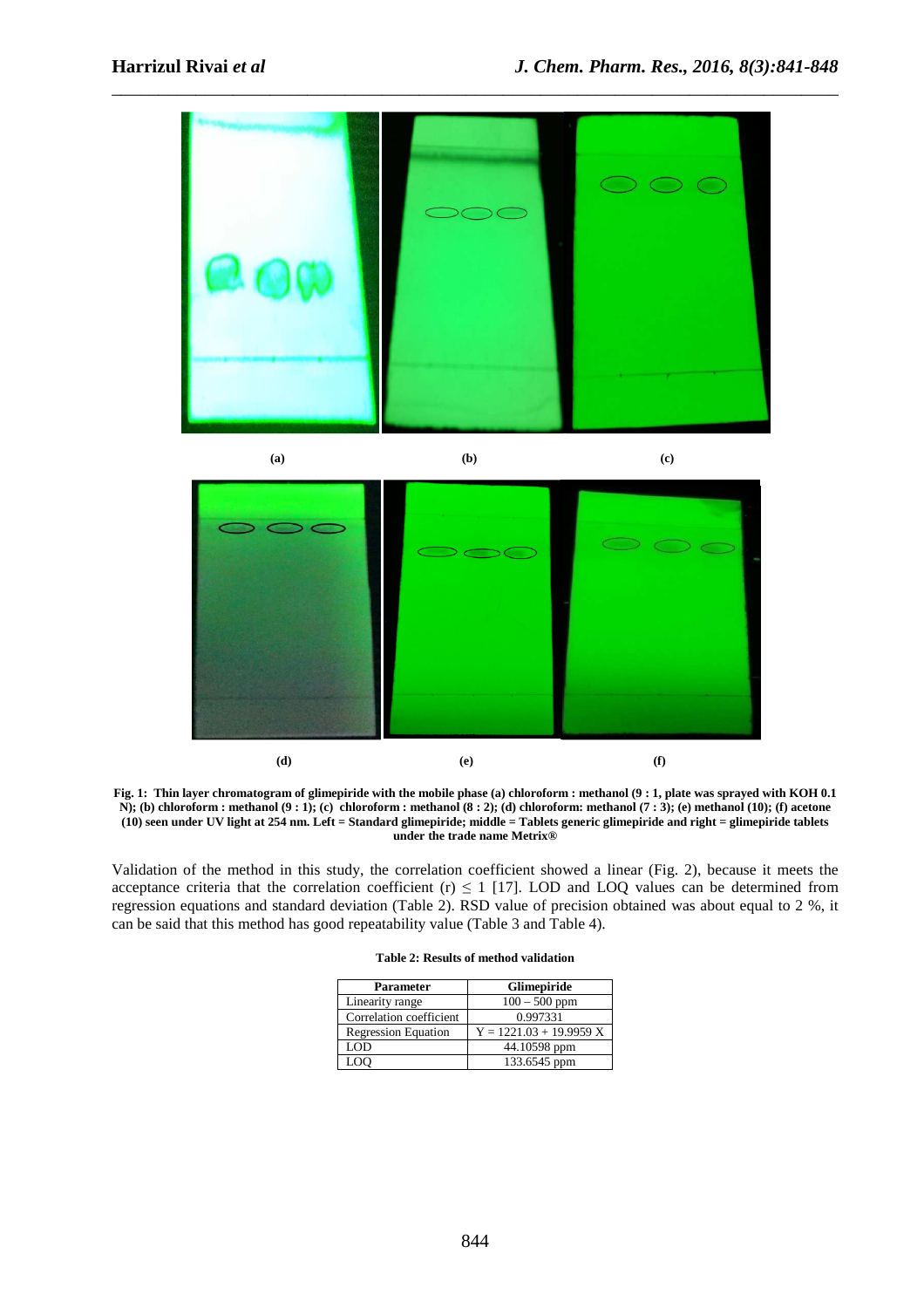

#### **Fig. 2: Calibration curve of glimepiride**

| <b>Time</b> | <b>AUC</b> | <b>Concentration</b> (ppm) | Average (ppm) | SD           | <b>RSD</b> |
|-------------|------------|----------------------------|---------------|--------------|------------|
|             | 4892.8     | 204.03                     |               | 3.36         |            |
|             | 4902.6     | 204.58                     | 202.37        |              | 1.66       |
|             | 4793.3     | 198.50                     |               |              |            |
|             | 8190.5     | 387.28                     |               |              |            |
| Morning     | 8370.6     | 397.29                     | 391.29        | 5.29         | 1.35       |
|             | 8227.0     | 389.31                     |               |              |            |
|             | 10143.5    | 495.81                     |               |              |            |
|             | 10178.5    | 497.75                     | 496.09        | 1.54         | 0.31       |
|             | 10123.8    | 494.71                     |               |              |            |
|             | 4988.4     | 209.35                     |               |              |            |
|             | 4950.6     | 207.25                     | 208.81        | 1.38         | 0.66       |
| Noon        | 4997.3     | 209.84                     |               |              |            |
|             | 8225.0     | 389.20                     |               | 1.18         |            |
|             | 8186.1     | 387.04                     | 387.84        |              | 0.31       |
|             | 8190.5     | 387.28                     |               |              |            |
|             | 10744.7    | 529.21                     |               | 7.54         |            |
|             | 10738.5    | 528.87                     | 533.39        |              | 1.41       |
|             | 10976.6    | 542.10                     |               |              |            |
|             | 4755.3     | 196.39                     |               | 2.36<br>1.26 |            |
|             | 4796.0     | 198.65                     | 196.33        |              | 1.20       |
|             | 4711.1     | 193.94                     |               |              |            |
| Afternoon   | 8229.2     | 389.43                     |               |              |            |
|             | 8265.7     | 391.46                     | 390.01        |              | 0.32       |
|             | 8223.9     | 389.14                     |               |              |            |
|             | 10478.9    | 514.44                     |               | 1.72         |            |
|             | 10505.9    | 515.94                     | 516.09        |              | 0.33       |
|             | 10540.7    | 517.88                     |               |              |            |

**Table 3: Evaluation of intra-day precision of glimepiride** 

The results of analysis with TLC Scanner method showed that the levels of generic glimepiride tablets and glimepiride tablets under the trade name Metrix® accordance with the provisions of Ministry of Health of the Republic of Indonesia (Table 5) [1]. Densitogram of generic glimepiride and Metrix® samples were shown in Figs. 3 and 4.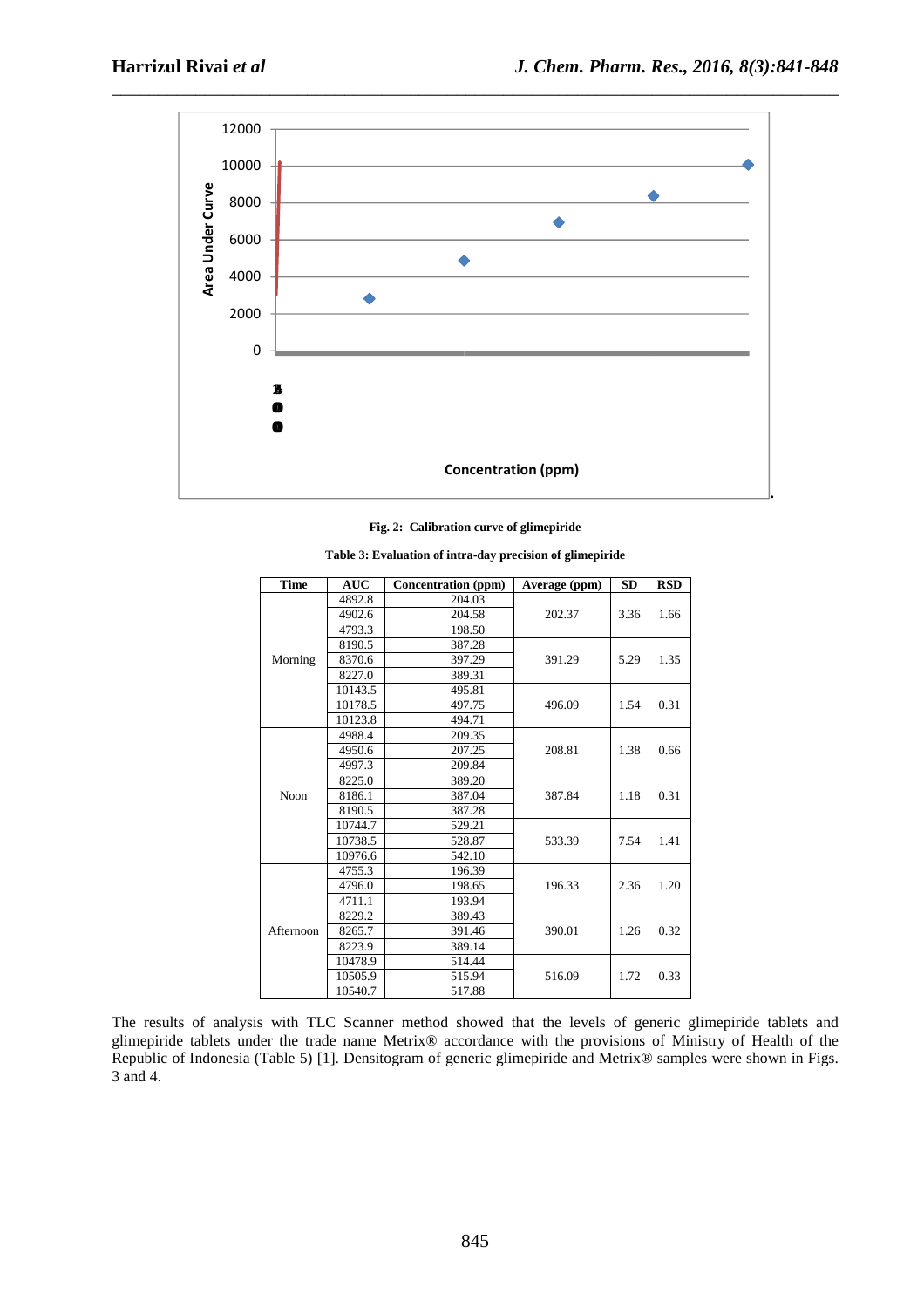| Day            | AUC     | Concentration (ppm) | Average (ppm) | <b>SD</b> | <b>RSD</b> |
|----------------|---------|---------------------|---------------|-----------|------------|
|                | 4912.1  | 205.11              |               |           |            |
|                | 4983.0  | 209.05              | 207.50        | 2.10      | 1.01       |
|                | 4970.5  | 208.35              |               |           |            |
|                | 8389.2  | 398.32              |               |           |            |
| 1              | 8326.8  | 394.86              | 400.29        | 6.65      | 1.66       |
|                | 8558.0  | 407.70              |               |           |            |
|                | 10495.6 | 515.37              |               |           |            |
|                | 10453.2 | 513.02              | 518.52        | 7.58      | 1.46       |
|                | 10707.8 | 527.16              |               |           |            |
|                | 4912.1  | 205.11              |               |           |            |
|                | 4983.5  | 209.07              | 207.51        | 2.11      | 1.02       |
|                | 4970.5  | 208.35              |               |           |            |
|                | 8616.3  | 410.94              |               |           | 0.24       |
| $\overline{2}$ | 8616.3  | 410.94              | 411.52        | 1.00      |            |
|                | 8647.5  | 412.68              |               |           |            |
|                | 10495.6 | 515.37              |               |           |            |
|                | 10562.1 | 519.07              | 520.53        | 6.03      | 1.16       |
|                | 10707.8 | 527.16              |               |           |            |
|                | 4790.2  | 198.33              |               |           |            |
|                | 4737.7  | 195.42              | 195.05        | 3.48      | 1.79       |
|                | 4665.4  | 191.40              |               |           |            |
|                | 8525.5  | 405.90              |               |           |            |
| 3              | 8558.0  | 407.70              | 408.57        | 3.20      | 0.78       |
|                | 8637.5  | 412.12              |               |           |            |
|                | 11095.6 | 548.71              |               |           |            |
|                | 10983.3 | 542.47              | 541.23        | 8.17      | 1.51       |
|                | 10804.1 | 532.51              |               |           |            |

\_\_\_\_\_\_\_\_\_\_\_\_\_\_\_\_\_\_\_\_\_\_\_\_\_\_\_\_\_\_\_\_\_\_\_\_\_\_\_\_\_\_\_\_\_\_\_\_\_\_\_\_\_\_\_\_\_\_\_\_\_\_\_\_\_\_\_\_\_\_\_\_\_\_\_\_\_\_ **Table 4: Evaluation of inter-day precision of glimepiride** 

#### **Table 5: The results of measurements of samples glimepiride**

| <b>Sample</b> | <b>Labeled Content</b><br>(mg/tablet) | Area Under<br>Curve | <b>Concentration obtained</b><br>(ppm) | $\frac{6}{9}$<br><b>Glimepiride</b> | Average | <b>SD</b> | <b>RSD</b> |
|---------------|---------------------------------------|---------------------|----------------------------------------|-------------------------------------|---------|-----------|------------|
|               |                                       | 8.714.5             | 416.3987                               | 104.10                              |         |           |            |
| Generic       |                                       | 8.779.2             | 419.9940                               | 105.00                              | 104.68  | 0.50      | 0.48       |
|               |                                       | 8.775.5             | 419.7884                               | 104.95                              |         |           |            |
| Metrix        |                                       | 8.695.3             | 415.3318                               | 103.83                              | 104.49  |           |            |
|               |                                       | 8.753.4             | 418.5603                               | 104.64                              |         | 0.60      | 0.57       |
|               |                                       | 8.779.5             | 420.0107                               | 105.00                              |         |           |            |



**Fig. 3: Densitogram samples of glimepiride generic 5 µL volume applications, mobile phase chloroform : methanol (9 : 1), at a wavelength of 228 nm**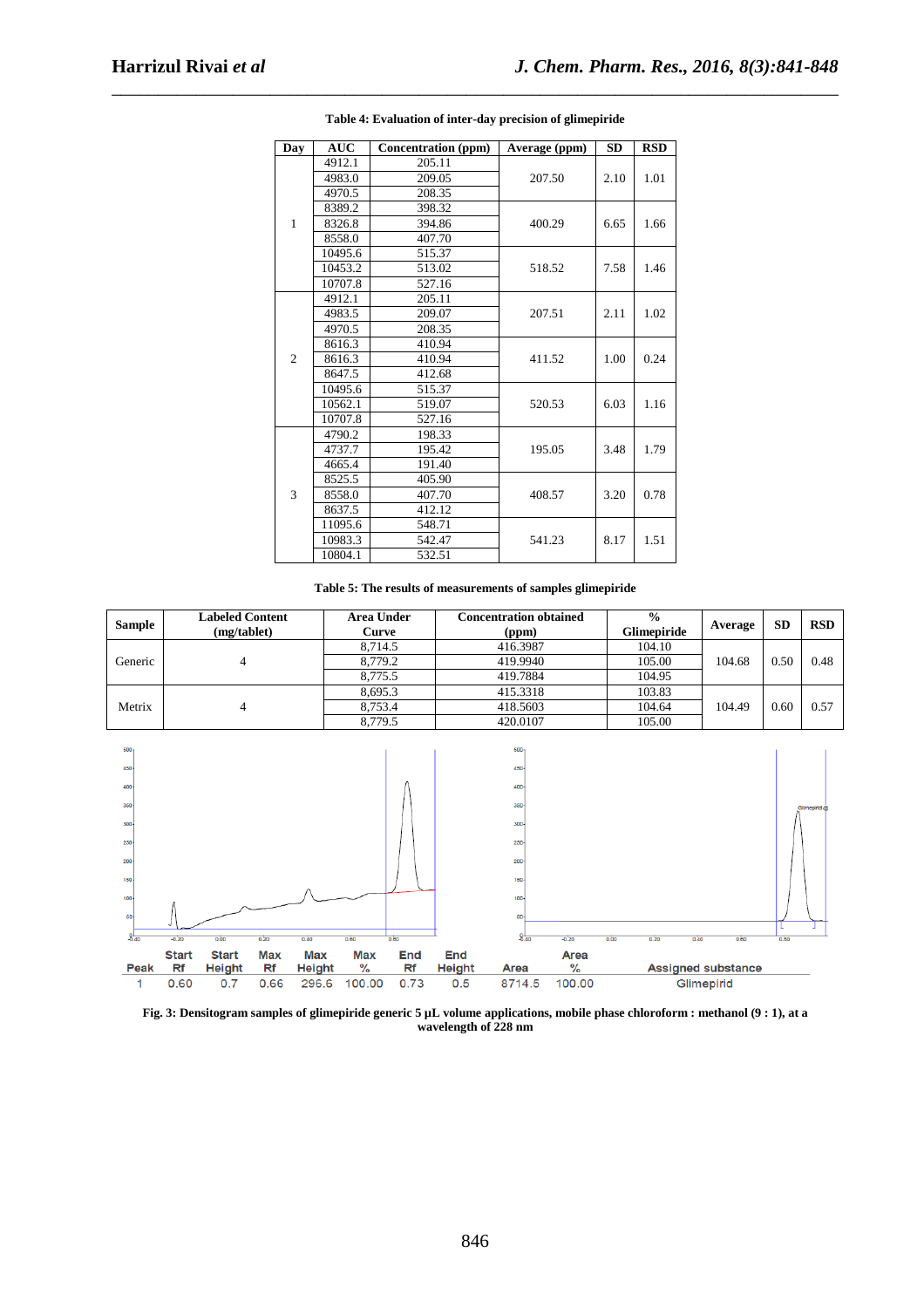

**Fig. 4: Densitogram samples of Metrix 5 µL volume applications, mobile phase chloroform : methanol (9 : 1), at a wavelength of 228 nm** 

The test results show that the accuracy of glimepiride recoveries were in the range allowed (80-110 %). So this proves that this method gives accurate results (Table 6 and 7).

| $\frac{0}{0}$<br><b>Added</b> | Amount of<br>standard added<br>(mg) | Area Under<br>Curve | <b>Concentration after</b><br>standard addition (ppm) | <b>Amount before</b><br>standard addition<br>(mg) | $\frac{0}{0}$<br><b>Recovery</b> | Average | <b>SD</b> | <b>RSD</b> |
|-------------------------------|-------------------------------------|---------------------|-------------------------------------------------------|---------------------------------------------------|----------------------------------|---------|-----------|------------|
|                               |                                     | 14.997.9            | 765.56                                                |                                                   | 100.87                           |         |           |            |
| 80                            | 3.3893                              | 14,830.5            | 756.25                                                | 4.24                                              | 98.13                            | 99.21   | 1.46      | 1.47       |
|                               |                                     | 14,861.0            | 757.95                                                |                                                   | 98.63                            |         |           |            |
|                               | 4.2367                              | 16,501.6            | 849.11                                                | 4.24                                              | 100.42                           |         |           |            |
| 100                           |                                     | 16,778.3            | 864.49                                                |                                                   | 104.05                           | 101.70  | 2.04      | 2.00       |
|                               |                                     | 16,518.0            | 850.03                                                |                                                   | 100.63                           |         |           |            |
| 120                           | 5.0840                              | 18,253.7            | 946.48                                                | 4.24                                              | 102.83                           |         |           |            |
|                               |                                     | 18,087.2            | 937.22                                                |                                                   | 101.01                           | 101.67  | 1.01      | 0.99       |
|                               |                                     | 18,101.6            | 938.02                                                |                                                   | 101.17                           |         |           |            |
|                               |                                     |                     |                                                       | $Average =$                                       |                                  | 100.86  | 1.83      |            |

**Table 6: Recovery of glimepiride from generic tablet** 

| $\frac{6}{6}$<br><b>Added</b> | Amount of<br>standard added<br>(mg) | Area Under<br>Curve | <b>Concentration after</b><br>standard addition (ppm) | <b>Amount before</b><br>standard addition<br>(mg) | $\frac{0}{0}$<br><b>Recovery</b> | Average | <b>SD</b> | <b>RSD</b> |
|-------------------------------|-------------------------------------|---------------------|-------------------------------------------------------|---------------------------------------------------|----------------------------------|---------|-----------|------------|
|                               |                                     | 14,817.5            | 755.53                                                |                                                   | 97.51                            |         |           |            |
| 80                            | 3.3955                              | 14,874.7            | 758.71                                                | 4.24                                              | 98.45                            | 98.05   | 0.49      | 0.50       |
|                               |                                     | 14,860.1            | 757.90                                                |                                                   | 98.21                            |         |           |            |
|                               | 4.2444                              | 16,618.0            | 855.58                                                | 4.24                                              | 101.58                           | 103.52  | 1.81      | 1.75       |
| 100                           |                                     | 16,891.6            | 870.79                                                |                                                   | 105.16                           |         |           |            |
|                               |                                     | 16,788.3            | 865.05                                                |                                                   | 103.81                           |         |           |            |
|                               | 5.0933                              | 18,101.6            | 938.02                                                | 4.24                                              | 100.84                           |         |           |            |
| 120                           |                                     | 18.293.9            | 948.71                                                |                                                   | 102.93                           | 102.00  | 1.07      | 1.05       |
|                               |                                     | 18.230.4            | 945.18                                                |                                                   | 102.24                           |         |           |            |
|                               |                                     |                     |                                                       | $Average =$                                       |                                  | 101.19  | 2.67      |            |

#### **CONCLUSION**

In this work, TLC-densitometry technique was developed and validated for the analysis of glimepiride in pharmaceutical tablets. The proposed method was simple, accurate and highly selective for glimepiride. The satisfactory sensitivity and simplicity make the methods suitable for routine analysis of glimepiride in quality control laboratories.

#### **Acknowledgements**

The authors thank to Head of Central Laboratory, University of Andalas, Padang 25168, West Sumatra, Indonesia for facilities of this work.